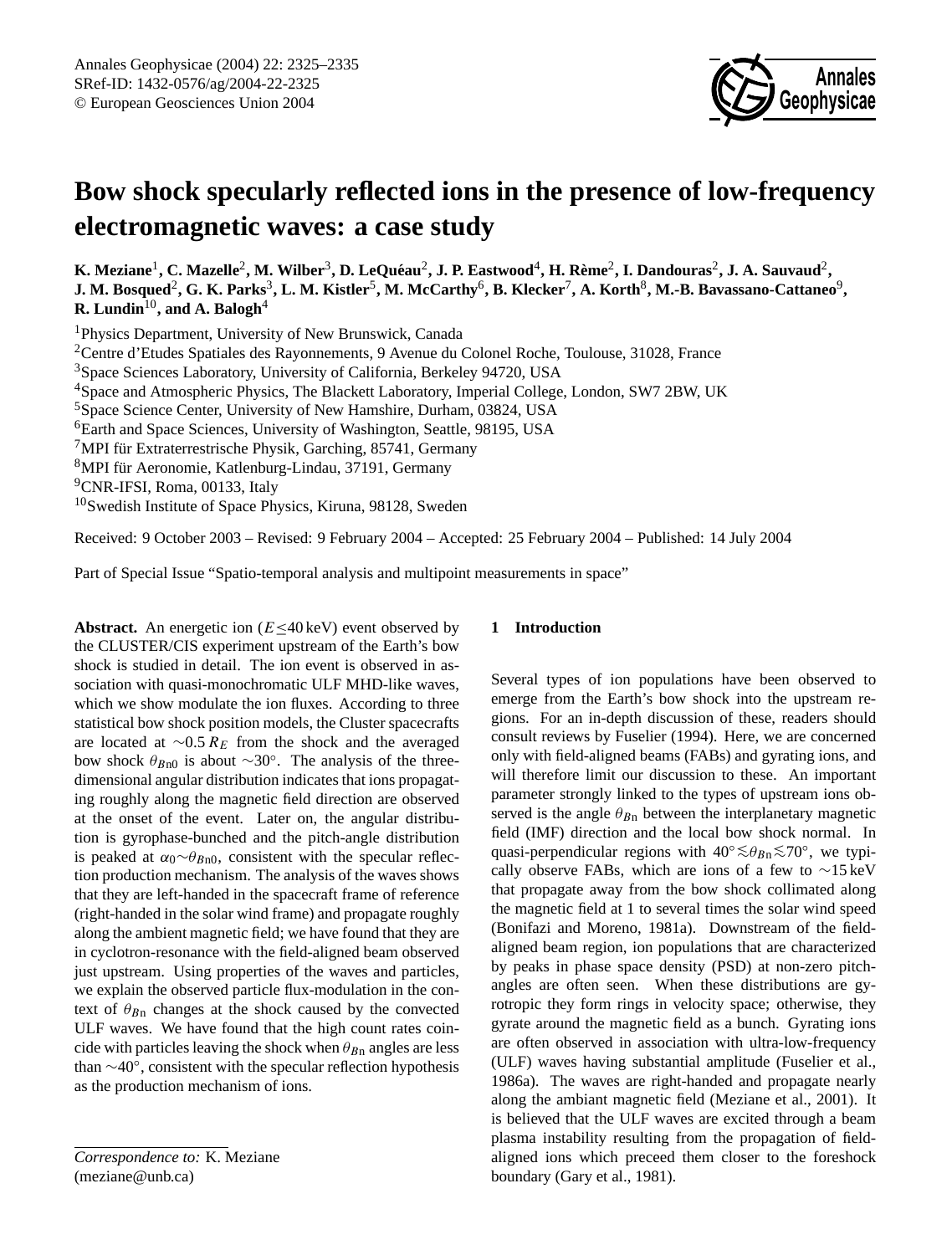

**Fig. 1.** The top two panels show, respectively, energy spectrograms from HIA-G integrated over all directions, and over the 145–235<sup>°</sup> azimuthal look directions; the third and fourth panels display the GSE components and magnitude of the IMF; and the last three panels present solar wind densities and GSE velocities from HIA-g. The dashed vertical line indicates the magnetic connection time.

Two mechanisms are put forward to explain the origin of gyrating ions. In one mechanism, the waves produced through a beam-plasma instability can, in turn, trap the ions and cause the phase-bunching of the distribution (Hoshino and Terasawa, 1985). Since the field-aligned beams are known to propagate to distances far in excess of 100  $R_E$  from the shock, the local production of gyrating ions through this process may be observed very far from the shock (Meziane et al., 2001). In the second mechanism, a portion of the incoming solar wind is reflected in a specular manner at the shock (Gosling et al., 1982; Gurgiolo et al., 1983). When propagating upstream, the bunched ions undergo gyrophase mixing within a few Earth radii from their source on the shock, leading to nearly gyrotropic distribution functions (Gurgiolo et al., 1983). Two-dimensional measurements suggest the presence of gyrating gyrotropic (ring) distributions within  $\sim$ 4 R<sub>E</sub> of the bow shock (Fuselier et al., 1986a). However, inspection of fully 3-D observations have consistently shown the presence of distributions that are nongyrotropic.

To date, only a few studies have focused specifically on the specular reflection process. Gosling et al. (1982) reported the first evidence of specular reflection of a portion of the solar wind using the ISEE-FPE experiment, at a time when ISEE was just upstream of the shock. Another event consistent with specular reflection observed at  $\sim$ 4 R<sub>E</sub>, and in association with ULF waves, was studied by Thomsen et al. (1985).

At the present time, we ignore how the shock geometry affects the specular reflection mechanism efficiency. However, as shown by Gosling et al. (1982) only particles reflected for  $\theta_{Bn}$ <45° (quasi-parallel geometry) have guiding centers oriented upstream. However, analysis of orbital motions shows that not all of these will escape the shock, as gyromotions will carry particles back across the shock for  $\theta_{Bn}$  values as low as 39.9◦ (Schwartz et al., 1983).

In the presence of large amplitude ULF waves near the shock, which are always observed in association with gyrating ions, the local bow shock  $\theta_{Bn}$  varies substantially. Large  $\Delta B/B$  perturbations of the magnetic field substantially affect the local geometry where they intersect the shock. A result is that the shock geometries may switch back and forth from quasi-parallel to quasi-perpendicular (Greenstadt and Mellott, 1985). Using a simple geometrical model, Fuselier et al. (1986b) have shown that this effect, depending upon the wave characteristics, should inhibit the escape of specularly reflected ions. Straightforward geometric arguments indicate that when the wave amplitude is high  $(\Delta B/B \sim 1)$ , the effect is relatively strong. However, there has not yet been any observational substantiation of this effect in the presence of large amplitude magnetohydrodynamic (MHD) waves.

Here, we report on Cluster/CIS observations that are consistent with specularly reflected ions in the presence of monochromatic ULF waves. In Sect. 2 we briefly describe the Cluster/CIS experiment. The observations and a wave analysis are presented in Sect. 3, followed by the determination of the shock geometry in Sect. 4. We then compare the observations with properties expected for the specular reflection mechanism in Sect. 5. In Sect. 6 we demonstrate that the intermittently observed gyrating particle distributions are consistent with changing local shock geometries modulated by the large-amplitude waves. Finally, we present a summary of observations and conclusions in Sect. 7.

# **2 Experiment**

The particle data used in this study are from the Cluster Ion Spectrometer experiment, which includes i) a Hot Ion Analyser (HIA) that measures particles in the energy range 0.005– 32 keV; ii) a mass spectrometer (CODIF), which combines a top-hat electrostatic analyzer with a time-of-flight section to measure the major species  $H^+$ ,  $He^+$ ,  $He^{++}$  and  $O^+$  over the energy range 0.02–38 keV/q. Both instruments measure full 3-D distributions within one satellite spin period (4 s) with an angular resolution of  $22.5° \times 22.5°$ . In normal telemetry mode, one distribution is transmitted every 2 or 3 spins, while in burst mode a distribution is provided each spin.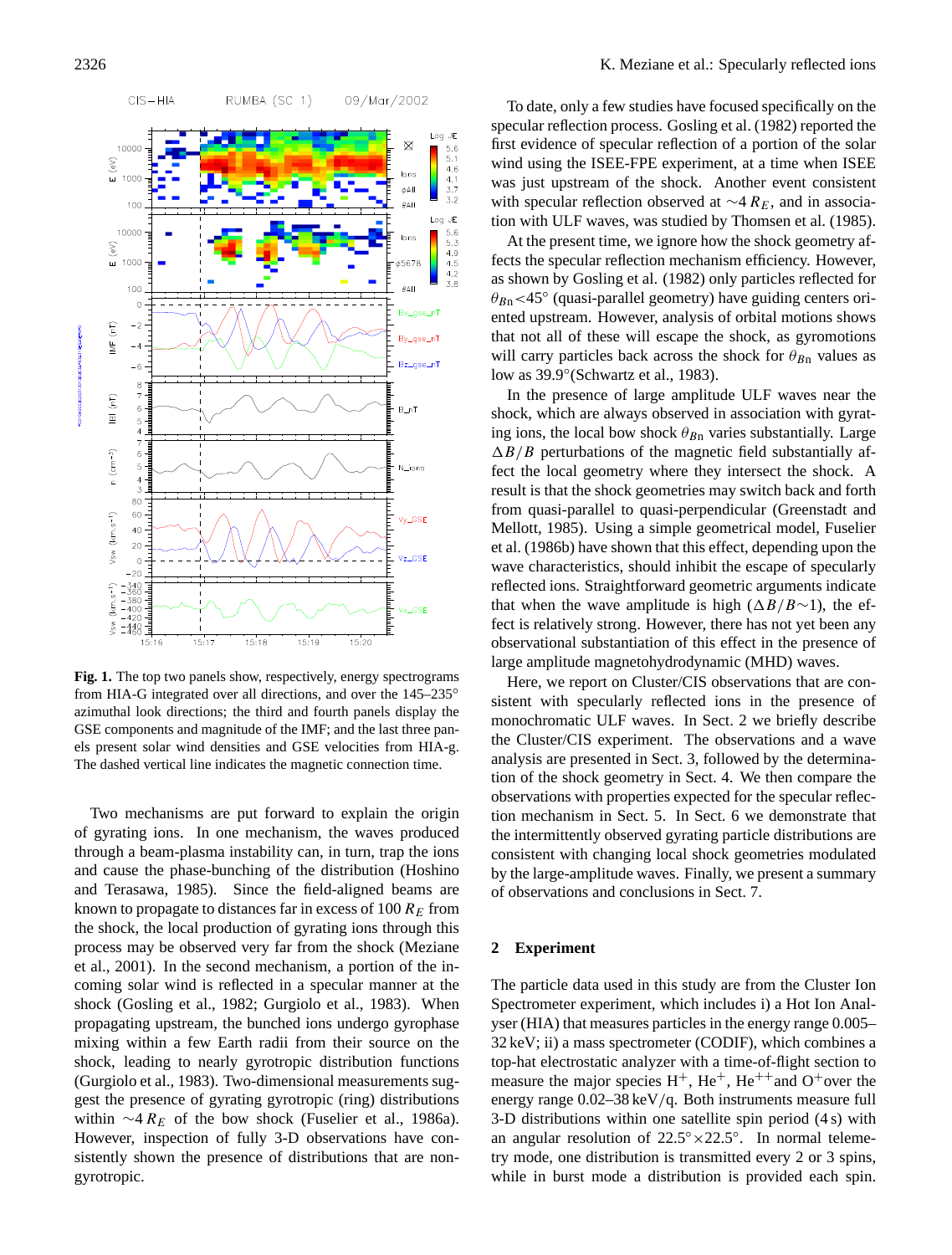Both analyzers have high and low geometry factor sections. The low geometry factor all-ion analyzer (HIA-g) records solar wind beam and magnetosheath fluxes without saturation, while the high geometry factor analyzer (HIA-G) is wellsuited for measuring the orders of magnitude lower fluxes of upstream ions. Extensive descriptions of this instrument are provided in Rème et al. (2001). Our study also uses magnetic field data, which are provided by the on-board fluxgate magnetometer (FGM) (Balogh et al., 2001). We have used 4-s-averaged field components to investigate the association of low-frequency waves with the backstreaming ions. The Cluster polar orbits have apogees within several  $R_E$  of the average shock location, and as a result multiple crossings are common, with most observations of upstream particles occuring in proximity to this boundary. Because of the very small (145 km) interspacecraft separation, the particle instrument observations were nearly identical, and we have chosen to use those from SC 3.

#### **3 Observations and data analysis**

#### 3.1 Particle data

Figure 1 shows observations from 9 March 2002 from 15:16– 15:22 UT, while Cluster SC 1 was at  $(X=+15.70, Y=+0.31,$ Z=+5.985)  $R_E$  (GSE). The top two panels show the energy spectrograms measured by the CIS/HIA high-geometry factor sensor. The top panel was constructed from integrating fluxes recorded in all directions, whereas the second included only those counts within the sector defined by  $145-235°$ azimuthal look direction (i.e. those particles moving dominantly sunward). The third and fourth panels show, respectively, the magnetic field components and magnitude from FGM. Finally, the last three panels show the solar wind ion densities and velocities from the low-geometry factor HIAg sensor. Between 15:16:48 and 15:16:56 UT, Cluster SC 1 becomes connected to the bow shock due to an IMF rotation. Three "spots" of enhanced ion fluxes are revealed on the second spectrogram show (backstreaming) ions with guiding center velocities oriented mainly sunward. They appear to be coincident with maxima of the  $B_y$  component of the nearly monochromatic ULF waves observed by FGM until  $∼15:19$  UT.

Figure 2 displays 8-s (2-spin) snapshots of distributions measured at successive times spanning 80-s following the shock connection time indicated in Fig. 1, for E∼6 keV and  $E \sim 3.3 \,\text{keV}$ . The Hammer-Aitoff projection is used to display the full  $4\pi$  sr solid angle coverage of HIA-G for the two energy channels (Meziane et al., 2001; Mailing, 1992), and in combination present a portion of the full 3-D distributions measured by CIS/CODIF. For these contours of constant pitch-angle less than 90° appear as ovals, and curves of constant gyrophase radiate from the center. Therefore, each frame in Fig. 2 is aproximately a polar plot of PSDs in gyrophase and pitch-angle for a single energy in the solar wind frame of reference. The diamond at the center represents the anti-field-aligned direction, which points out of the page, and the solar wind direction is indicated by the asterisk. The dashed lines appearing in each panel trace out lines of constant GSE polar and azimuthal angle. These energies were chosen because the ion energy spectrum, sampled in the solar wind frame of reference, peaked at E∼5–6 keV for the first snapshot and at  $E \sim 2.5-3.5$  keV in the later ones.

The first snapshot taken at 15:16:48–56 UT indicates an ion beam propagating along −**B** direction with parallel speed  $V_B$ =1060±100 km s<sup>-1</sup>. Due to a rapid IMF rotation, the cone angle varies from a value of 47◦ at 15:16:48–15:16:52 to 43◦ at 15:17:00–15:19:44 UT, placing Cluster SC 1 within a region of gyrating ions, as indicated by the 3-D plots starting from 16:17:00 UT. Gyrating ions are identified by their gyrophase-restricted distribution peaked off the magnetic field direction. When constructing the distributions for Fig. 2, we averaged the IMF over the time interval 15:17:00– 15:19:44 UT – an integral number of wave periods. Consequently, their instantaneous velocities are modulated by the wave, but the parallel and perpendicular velocities thus obtained are with respect to the time average orientation of the field and bow shock normal.

We also mention that during the same time interval, the cyclotron period is about ∼11 s – slightly larger than the snapshot integration time (8 s), however, two subsequent snapshots are separated by 12 s. We have conducted a quantitative analysis on the gyrating distributions above and have found that they are peaked at a pitch-angle  $\alpha_0$ =30°.

#### 3.2 Wave analysis

Prominent large amplitude low-frequency waves displayed in the third panel of Fig. 1 on the DC magnetic field components appear after 15:17:12 UT, the very time when the energetic backstreaming ion distributions in Fig. 2 change from fieldaligned beams to a gyrating form.

The observed period in the spacecraft frame, computed from the mean interval between magnetic field wave crests for all components, is  $T_{obs} = 46.6 \pm 2.0$  s, while the local proton gyroperiod  $T_{\text{cyl}}$  is about 11 s.

We have applied the standard minimum variance analysis (MVA) technique (see, e.g. Sonnerup and Scheible, 1998, and references therein) to characterize the waves, and have determined their polarization and direction of propagation with respect to the background magnetic field  $\mathbf{B}_0$ . The usual convention is used to order the eigenvalues of the covariance matrix of the field perturbations  $\lambda_1 > \lambda_2 > \lambda_3$  (maximum, intermediate and minimum variances, respectively). The direction of minimum variance gives the direction of propagation with respect to  $\mathbf{B}_0$  computed as the averaged field vector during the time interval analysed, and provides the angle  $\theta_{kB}$ between the wave vector **k** and  $\pm \mathbf{B}_0$ . The quality of this determination is measured via the value of the eigenvalue ratio. The angular error on the wave propagation direction is estimated by  $\Delta \theta_{kB} = \sqrt{\left(\frac{\lambda_3}{(M-1)}\frac{\lambda_2}{(\lambda_2 - \lambda_3)}\right)}$  $\left(\frac{\lambda_2}{(\lambda_2-\lambda_3)^2}\right)$ , *M* being the number of vectors. The polarization of the field perturbation can then be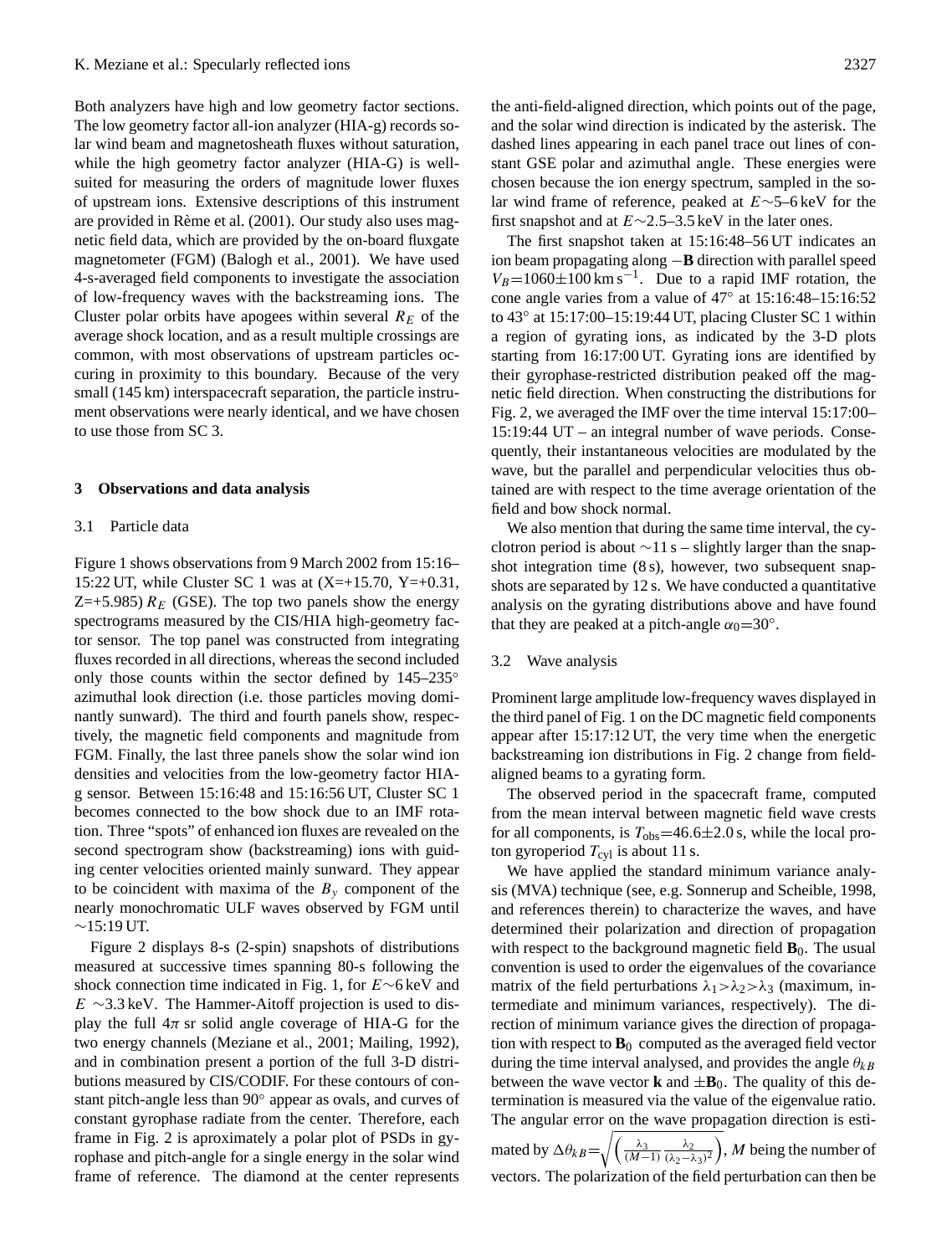

# CLUSTER CODIF-1 Product 13 2002-03-09

**Fig. 2.** Energy slices from 8-s 3-D measurements of ion distributions from CIS/CODIF. The ∼6 keV and ∼3.4 keVpanels each show 4π sr of solid angle for a detector energy channel. The diamond at the center represents the anti-field aligned direction, which is directed out of the page, and the solar wind direction is indicated by the "\*" symbol. Each separately normalized panel represents phase space densities in the solar wind frame of reference.

determined with respect to the ambient field  $\mathbf{B}_0$  in the spacecraft frame. Next, we computed the fluctuation levels of the magnetic field and the solar wind proton parameter perturbations, i.e., the magnetic field compression ratio  $\delta$ |**B**|/ $B_0$ , the ion density compression ratio  $\delta N_i/N_i$ , and the ratio  $|\delta \mathbf{B}|/B_0$ that characterizes the amplitude of the wave field.

Figure 3 illustrates the results obtained for satellite 1, for the time interval 15:17:14–15:19:38 UT. The upper left panel shows the time sequences of the magnetic field components in the principal axes coordinate system, and the other panels present the corresponding hodograms. Despite the large amplitude of the waves, the waveform is regular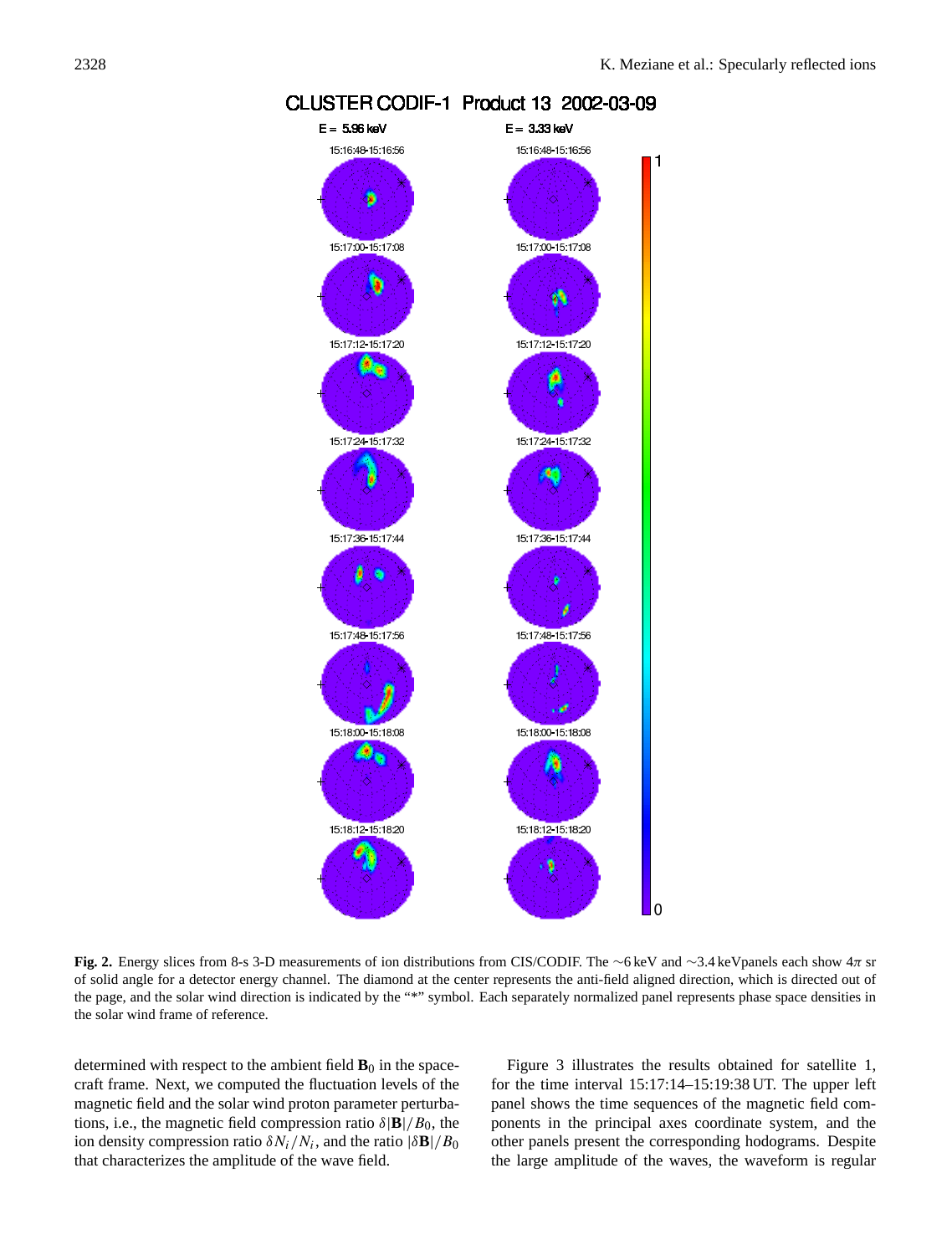and quasi-monochromatic, and the hodograms reveal that the wave field vector remains in a well-defined plane. The normal vector ( $\lambda_2/\lambda_3$ =46.0) was determined to high accuracy, with  $\Delta \theta_{kB} \approx 1^\circ$ . The minimum variance direction is **e**min=(0.65, 0.18, 0.74) in GSE coordinates. This provides a direction of propagation nearly parallel to the ambient magnetic field  $\mathbf{B}_0$ , computed as the averaged field for the time interval studied ( $\theta_{kB}$ =15°±1). The waves are nearly circularly  $(\lambda_1/\lambda_2=1.1)$  and left-hand polarized with respect to  $\mathbf{B}_0$  in the spacecraft frame, as shown on the hodogram in the principal variance plane, with an observed period (Doppler-shifted) much larger than the local proton gyroperiod. As expected, the computed total wave amplitude is very large ( $|\delta \mathbf{B}|/B_0 \approx 0.55$ ). The wave is mainly transverse  $(|\delta B_{\perp}|/B_0=0.48)$  but the compressive component is not negligible, with  $|\delta B_{\parallel}|/B_0=0.22$  comparable to the relative ion density variation  $\delta N_i/N_i \sim 0.2$ . The low-frequency waves observed in the IMF on the three other satellites are very similar because of the small satellite separation, leading to nearly-identical MVA results (Mazelle et al., 2003). The angle between the four spacecraft averaged magnetic field and the averaged MVA direction (**e**mva=(0.71, 0.21, 0.67)±0.01 in each component) is 15.1◦ . The multi-spacecraft timing analysis techniques (e.g. Eastwood et al., 2002, 2003) do not give reliable results for the plasma frequency and phase velocity because of the small separation (∼100 km) between the four spacecraft, which leads to a very small time separation between wave fronts. However, it is helpful to confirm that the waves propagate upstream. As we will detail later, it is possible to derive a first estimate of the wavelength by taking into account the Doppler shift between the plasma and spacecraft frames, and by assuming that the wave frequency in the plasma frame is much smaller than the observed frequency (ULF wave hypothesis). This gives a value  $\lambda_{\rm exp}$ ∼12 000 km that is many times the spacecraft separation scale, and accounts for the very similar observations. Note also that these foreshock ULF waves have properties typical of previous observations (Fuselier et al., 1986a). They are mainly transverse, propagate close to the background field, with a phase velocity close to the Alfvèn speed and co-streaming with the foreshock backstreaming particles, i.e. their propagation is mainly against the solar wind flow, so that they are subject to anomalous Doppler shift and polarization reversal when viewed from the plasma frame. They turn out to be right-hand mode waves, with a very low-frequency in the plasma frame that is typically  $\Omega_p/10$ , and have a wavelength of the order of  $1-2 R_E$ . The properties of the observed waves are summarized in Table 1.

### **4 Shock geometry**

Before looking at the wave effects on the particle dynamics, an estimation of the angle  $\theta_{Bn}$  as well as the distance from the shock are needed. For this purpose a bow shock model is adopted. The location of the Earth's bow shock has been the subject of several observational and theoretical investi-



**Fig. 3.** Principle axis components (upper left) and corresponding hodograms of the low-frequency wave magnetic field in the principal axes coordinates derived from a minimum variance analysis for the event shown in Fig. 1. Open circles (asterisks) indicate the beginning (end) of each hodogram.

gations. An early study by Fairfield (1971) assumed a 2-D shock and ignored the effects of solar wind dynamic pressure. Formisano (1979) was the first to use a 3-D bow wave shape, including the effect of solar wind dynamic pressure. Slavin and Holzer (1981) conducted an extensive study using data from multiple spacecraft, including those used by Fairfield (1971) and Formisano (1979). They found that the Earth's bow shock shape is well represented by an eccentric conic when taking into account the variations of the solar wind dynamical pressure. A more extensive study using data from 17 different spacecraft was reported by Peredo et al. (1995). This uses a 3-D bow shock shape, and includes the effects of solar wind variations parameterized by the sonic  $M<sub>S</sub>$ , Alfvènic  $M<sub>A</sub>$  and magnetosonic  $M<sub>MS</sub>$  Mach Numbers, as well as the orientation of the IMF direction. According to this study,  $M_A$  controls the shape of the shock more strongly than  $M<sub>S</sub>$  and  $M<sub>MS</sub>$ . Another model by Cairns et al. (1995) emphasizes the MHD effects at low Mach numbers. Finally, a gas dynamics-based model using 351 independent bow shock crossings by the ISEE-1 spacecraft has been reported by Farris et al. (1991). They found that these data fit a hyperboloid shape well. For comparison purposes, we use the Farris et al. (1991), Cairns et al. (1995), and Slavin and Holzer (1981) models. We do not use the recent Peredo et al. (1995) model because it has been shown to overestimate the bow shock stand-off position by as much as 20% (Merka et al., 2003).

Table 2 lists the distance from the bow shock along the magnetic field direction and  $\theta_{Bn0}$  as obtained from the three bow shock models mentioned above. The aberrated-GSE coordinates  $(x_S, y_S, z_S)$ , where the IMF field line threading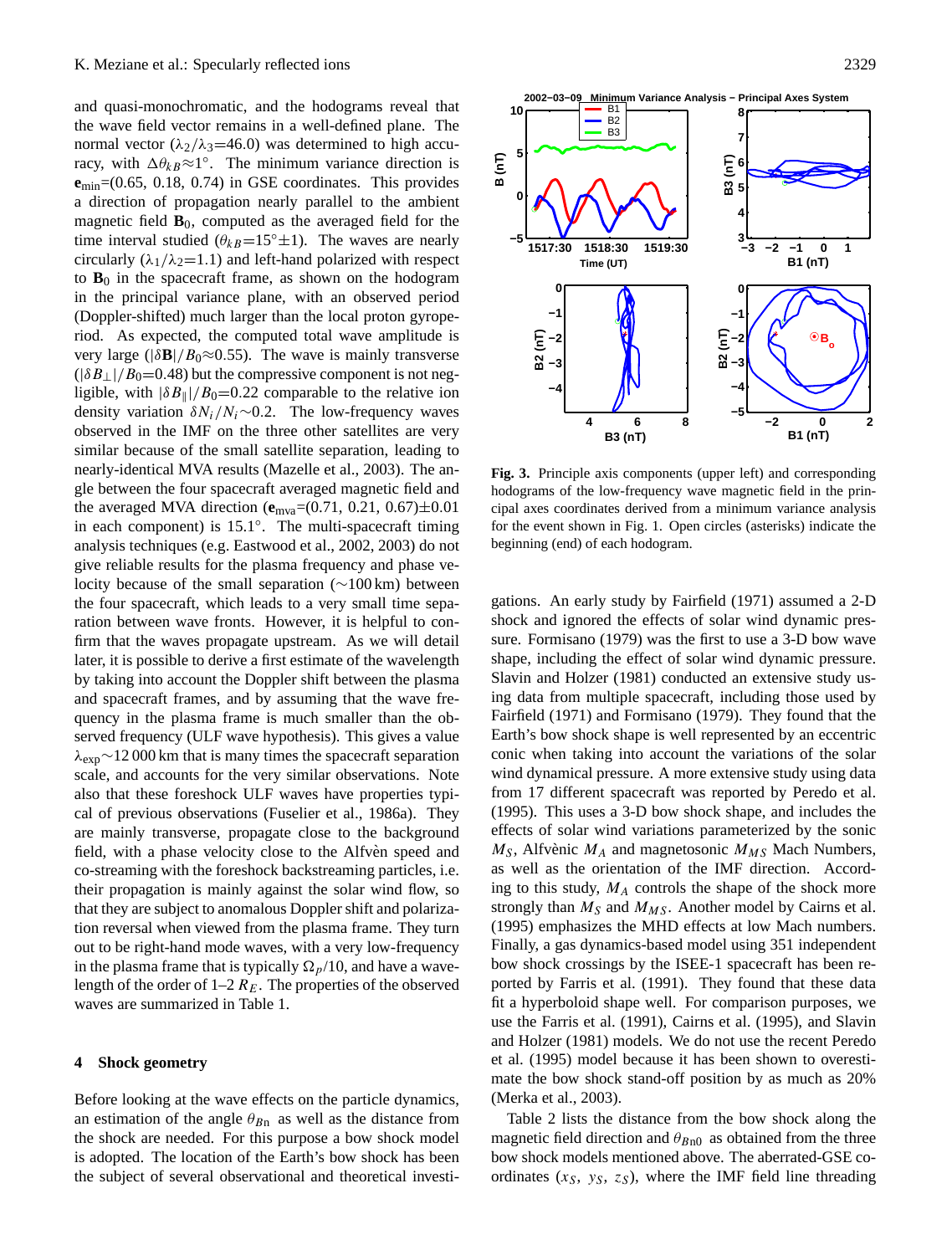| Time interval                                |      |          | $\lambda_2/\lambda_3$ $\lambda_1/\lambda_2$ $\theta_{kB}$ , deg $\theta_{kV}$ , deg $ \delta \mathbf{B} /B$ $\delta  \mathbf{B} /B$ $T_{obs}$ , s $T_{cyl}$ , s $T_{pred}$ , s $\lambda_{\parallel}$ , $R_E$ |     |            |      |  |
|----------------------------------------------|------|----------|--------------------------------------------------------------------------------------------------------------------------------------------------------------------------------------------------------------|-----|------------|------|--|
| 09 March 2002<br>$15:17:14-19:38 \text{ UT}$ | 46.0 | $15 + 1$ | $130+2$                                                                                                                                                                                                      | .55 | $46.6 + 2$ | 46.5 |  |

**Table 1.** Properties of ULF waves associated with the gyrating ion distributions.

**Table 2.** Intersection of the IMF line with the bow shock.

| Bow shock model          | $D_S, R_F$ | $\theta_{Rn0}$ , deg | $\theta_{Vn}$ , deg | $x_S, R_E$ | $v_S, R_E$ | $Z_S, K_F$ |
|--------------------------|------------|----------------------|---------------------|------------|------------|------------|
| Farris et al. (1991)     | .43        | 28                   | 161                 | 16.0       | 1.6        | 6.2        |
| Cairns et al. (1995)     | .48        | 31                   | 164                 | 15.3       | 1.2.       | 5.7        |
| Slavin and Holzer (1981) | .39        | 29                   | 162                 | 15.9       | 16         | 6.2        |

the spacecraft intersects the bow shock, are also indicated. Average values of the magnetic field direction and solar wind plasma moments for the time of interest, 15:16:00– 15:20:00 UT, have been used for the determination of the quantities listed on Table 2. The three bow shock models provide similar values for the distance  $D<sub>S</sub>$  and the angles  $\theta_{Bn0}$  and  $\theta_{Vn}$ . The distance shown here is less than the wavelength for the associated waves, computed in Sect. 6 below. However, it is higher than the  $\sim$ 0.2 R<sub>E</sub> gyroradii of the observed particles, indicating that these are not re-encountering the shock in their subsequent motion. Finally, we note that the models agree on the location of S to within 1  $R_E$ .

#### **5 The specular reflection mechanism**

In this section we examine specular reflection as a possible mechanism for the production of gyrophase-bunched distributions. Gosling et al. (1982) first reported few-keV bow shock-reflected ions at quasi-parallel shock that could be explained kinematically by a specular reflection process, whereby solar wind ions returning from the shock initially have their normal velocities reversed with their tangential velocities unchanged, as seen in the de Hoffman-Teller frame. The physical mechanism underlying this probably involves a combination of magnetic and electrostatic forces present at the shock layer (Gosling and Robson, 1985). Specularly reflected particles emerge from the shock at specific pitchangles and gyrophases, and therefore should lead to nongyrotropic gyrating distributions, but we are not aware of thorough treatments of this in the literature.

In this section we show that the kinematics of specular reflection of solar wind ions leads to gyrophase-restricted upstream distributions. First, we assume a locally planar, infinitesimally thin shock in the yz-plane. We only consider shock encounters by thermal (solar wind) ions for which the typical ion gyroradius is on the order of the shock thickness. It is likely that incoming ions undergo many reflections before they eventually escape upstream, but we treat the whole process as equivalent to a single reflection that reverses the normal component. In view of this, we make no assumptions about an infinitesimally thin shock layer. Without loss of generality, we orient our x-axis along the local shock normal **n**. Near the shock surface we assume an uniform upstream magnetic field  $\mathbf{B}_0$  that makes an angle  $\theta_{Bn0}$  with the shock normal **n**, and that a uniform upstream plasma flow **U** intersects the shock at an angle  $\theta_{Vn}$ . We assume that **B**<sub>0</sub>, **U** and **n** are coplanar, and lie within the xy-plane. The computations are first carried out in the de Hoffman-Teller frame of reference (deHoffmann and Teller, 1950), and then transformed into the plasma rest frame. Let  $\mathbf{v}'_i$  and  $\mathbf{v}'$ , respectively, denote the incident and reflected ion velocity in the de Hoffman-Teller frame. Both velocities consist of components normal and tangential to the shock surface. The specular reflection from a stationary surface considers the reversal of the normal component while the tangential component remains unchanged (Gosling et al., 1982):

$$
v'_{in} = -v'_n \tag{1}
$$

$$
v'_{it} = v'_{t}.\tag{2}
$$

The Eqs. (1–2) are rotated in  $\mathbf{B}_0$ -related coordinates ( $v_{\parallel}, v_{\perp 1}$ ,  $v_{\perp2}$ ) and then transformed into the plasma frame of reference, where the incident ion velocities are indexed by the subscripts i:

$$
v_{i\parallel} = -v_{\parallel} \cos 2\theta_{Bn0} - v_{\perp 2} \sin 2\theta_{Bn0} + 2V_{s} \cos^{2} \theta_{Bn0} \quad (3)
$$

$$
v_{i\perp 1} = v_{\perp 1} \tag{4}
$$

$$
v_{i\perp 2} = -v_{\parallel} \sin 2\theta_{Bn0} - v_{\perp 2} \cos 2\theta_{Bn0} + V_{\rm s} \sin 2\theta_{Bn0}, \quad (5)
$$

where  $V_s = -U \cos \theta_{Vn} / \cos \theta_{Bn0}$ .

If  $f_i(\mathbf{v}_i)$  and  $f(\mathbf{v})$  are, respectively, the initial and post encounter distribution functions, one has, according to Liouville's theorem,

$$
f(\mathbf{v}) = f_i(\mathbf{v}_i) \tag{6}
$$

The thermal solar wind ions may be represented by an isotropic distribution in the form  $f_i(\mathbf{v}_i) \sim \exp(-v_i^2/v_{\text{th}}^2)$ , where  $v_{\text{th}}$  is related to the temperature of the distribution.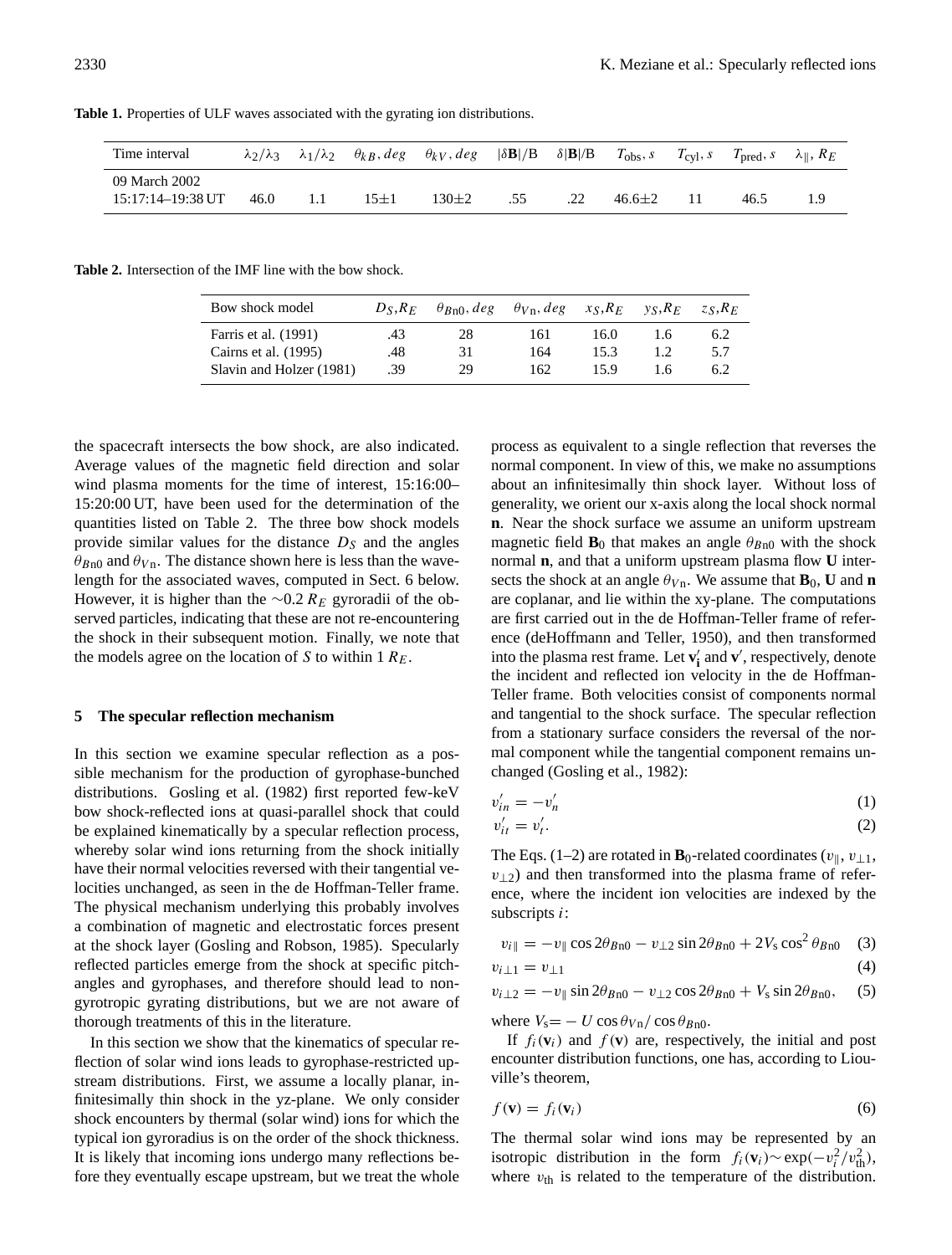According to Eq. (6), the post-reflection ion distribution is given by

$$
f(v_{\parallel}, v_{\perp 1}, v_{\perp 2}) = f_i(\mathbf{v}_i(v_{\parallel}, v_{\perp 1}, v_{\perp 2}))
$$
\n(7)

which can be written as follows after using Eqs. (3–5)

$$
f(v_{\parallel}, v_{\perp 1}, v_{\perp 2}) \sim \exp[-\{(v_{\parallel} + 2V_{\rm s} \cos^2 \theta_{B\rm n0})^2 + v_{\perp 1}^2 \} \cdot \left. + (v_{\perp 2} + 2V_{\rm s} \cos \theta_{B\rm n0} \sin \theta_{B\rm n0})^2\}/v_{\rm th}^2\right] \tag{8}
$$

The distribution function obtained corresponds to the initial distribution drifting with a velocity  $\mathbf{v}_0 = -2U \cos \theta_{V \text{n}}[cos \theta_{B \text{n}0}, 0, \sin \theta_{B \text{n}0}],$  i.e. the center of the distribution is at a pitch-angle  $\alpha_0 = \theta_{Bn0}$ . Observationally, pitch-angle distributions and shock geometries are determined independently, and therefore can provide a test for the specular reflection hypothesis. The gyrating ions in Fig. 2 have pitch-angle distributions peaked at  $\alpha_0 \sim 30^\circ$ , in agreement with the angle  $\theta_{Bn0}$  determined in Sect. 4. We note that the specular reflection mechanism as outlined here is a zero-order explanation for the production of gyrophase-bunched ions, and does not, for example, account for the gyrating ion temperatures that are greater than those for the solar wind source.

#### **6 Discussion**

One to six keV upstream ion flux modulations were first reported by Potter (1985), using observations from the onedimensional, very high time resolution Berkeley-Toulouse ion detector on board ISEE. In his study, Potter (1985) suggested that the ions should be in cyclotron resonance with the low-frequency waves accompaning them. Further studies showed that the flux modulation reported by Potter (1985) is associated with gyrophase-bunched ions (Fuselier et al., 1986c), suggesting that the ions could be trapped by the waves. The wave-trapping process causes all particle phase angles to be localized within a limited range of values (Berchem and Gendrin, 1985). When the magnetic field is perpendicular to a detector, such as for the Berkeley-Toulouse instrument, that has a fixed orientation, trapped distributions will be observed to have high fluxes only during a limited range of the wave phases, and therefore, the particle count rate will be modulated.

Recently, Meziane et al. (2001) reported on observations by the 3-D ion analyzers on Wind/3DP of gyrophaserestricted particle distributions observed in association with flux modulations. According to their analysis, this event was consistent with a wave-trapping process, although other effects leading to the flux modulation could not be dismissed. In the next section we examine the possibility that the flux modulated ions may be due to changing conditions at the shock, which inhibit the ion escape.

#### 6.1 Cyclotron resonance

Consistent with earlier investigations (Thomsen et al., 1985; Fuselier et al., 1986a; Mazelle et al., 2000, 2003; Meziane et al., 2001), the gyrating ion distributions discussed here are associated with highly transverse, weakly compressive lowfrequency waves propagating at small angles relative to the IMF. The angle  $\theta_{kV}$  between the wave vector and the solar wind velocity has been computed by using the proton velocity averaged over the time interval studied. We point out that this angle is  $\theta_{kV}$ =130±2° (Table 1), which implies a propagation upstream in the solar wind frame. In order to investigate quantitatively the possibility that local cyclotron resonance between the waves and backstreaming ions produces the gyrating populations, we compare the wave periods  $T_{obs}$ with the periods  $T_{pred}$  predicted for the spacecraft frame.

Consideration of the branches of the dispersion relation in the Brillouin plane helps to determine what kind of wave mode is a good candidate for cyclotron resonance (e.g. Brinca, 1991) The waves are quasi-monochromatic with large amplitudes, and are mainly transverse, which is consistent with the statistical study by Fuselier et al. (1986a). The variations of the ion density appear correlated with the magnetic field magnitude for the entire interval shown in Fig. 1, which is a property of the fast magnetosonic mode in the MHD limit. The properties of the associated waves could first lead to a search for wave excitation by an initial gyrophase-bunched ion (i.e. a highly nongyrotropic) distribution. Over a wide range of values for the mean pitch-angle of the gyrating ions, the instability which gives rise to the largest growth rate is the ion-ion right-hand helical beam instability (e.g. Gary, 1991, and references therein). This type of instability has also been reported around comets, generated by the newborn heavy ions near their gyrofrequency (e.g. Brinca, 1991; Tsurutani, 1991; Cao et al., 1998, and references therein), as well as at the proton gyrofrequency (Mazelle and Neubauer, 1993). This mode is basically the same for a field-aligned beam (Gary et al., 1981; Brinca, 1991). The wave mode is necessarily right-handed and costreaming with the ions along the ambient magnetic field, i.e. away from the shock, so that it can resonate with a backstreaming ion population  $(\mathbf{k} \cdot \mathbf{V}_{\parallel})$  must be positive). In the MHD limit, this mode is the magnetosonic mode, and its phase velocity is of the order of the local Alfvèn speed, i.e. much smaller than the parallel ion speed  $V_{\parallel}$ , which is always larger than  $V_{sw}$ . Therefore, the ion beam overtakes the waves so that there is an anomalous Doppler shift in its reference frame; the ions sense left-handed waves. Considering the small spacecraft velocity relative to the Earth, the proton right-hand mode waves are also observed in the spacecraft frame as left-handed waves. Moreover, for the MHD limit of this type of low-frequency (magnetosonic) wave, the group velocity is parallel to the magnetic field with the same sense as  $\mathbf{k}_{\parallel}$ ; therefore, the wave energy (the Poynting flux) is driven away from the Earth's environment in the solar wind frame, contrary to solar wind-originated waves. This is fully consistent with the observed value of  $\theta_{kV}$ .

The cyclotron resonance condition with the right-hand mode is written:

$$
\omega - k_{\parallel} V_{\parallel} + \Omega_p = 0, \tag{9}
$$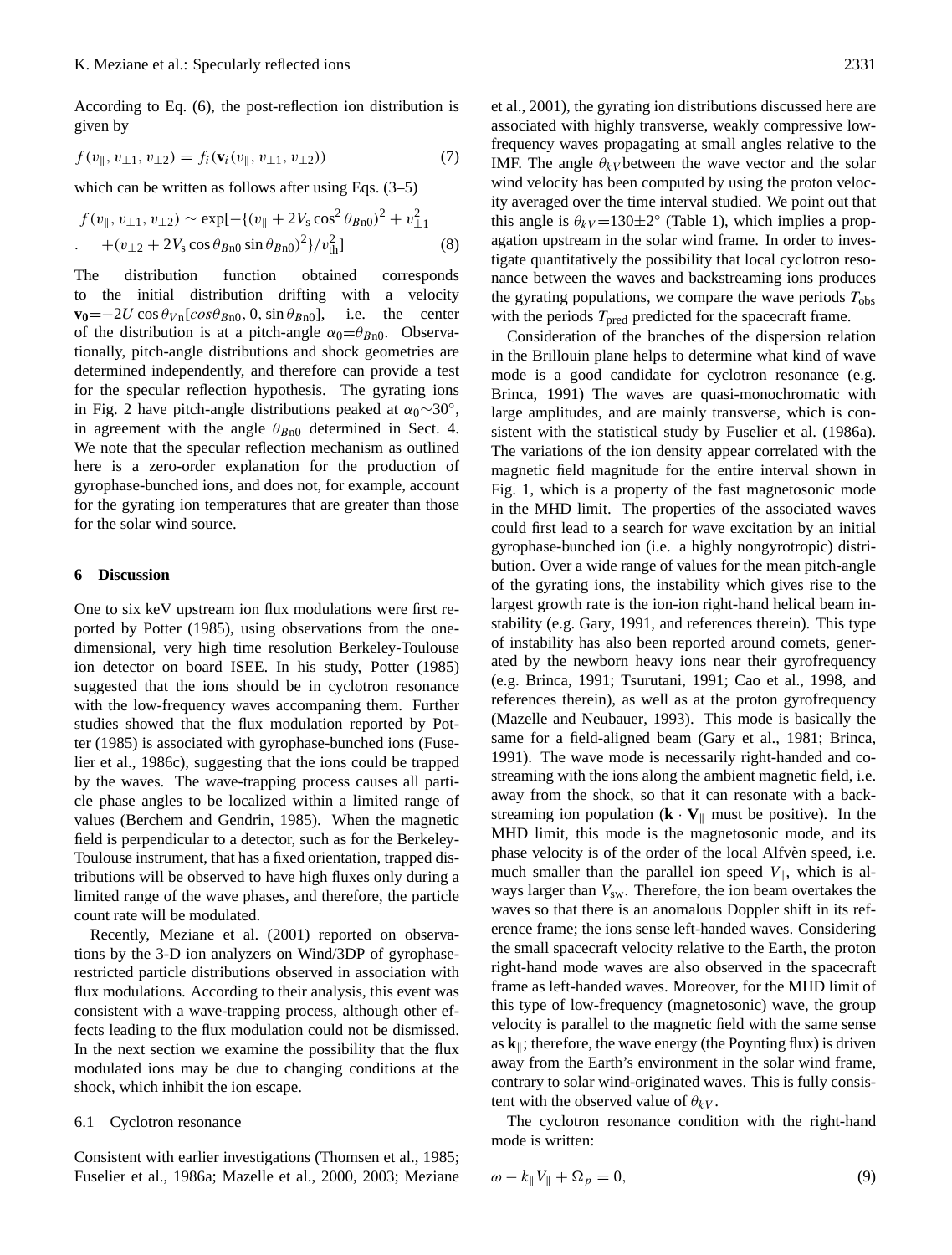

**Fig. 4.** A simple sketch showing the transverse wave upstream propagation from the shock and along the ambient magenetic field.

where  $\omega$  is the wave frequency in the solar wind frame,  $\Omega_p$ is the proton gyrofrequency,  $k_{\parallel}$  is the component of the wave vector parallel to the background magnetic field, and  $V_{\parallel}$  is the parallel component of the resonant ion velocity (solar wind frame). By first assuming  $\omega \ll \Omega_p$ , we can make the approximation

$$
k_{\parallel} \approx \Omega_p / V_{\parallel}. \tag{10}
$$

In the spacecraft frame, these waves would have a Dopplershifted frequency of

$$
\omega' = \omega + \mathbf{k} \cdot \mathbf{V}_{sw} \approx k_{\parallel} \mathbf{V}_{sw} \cos \theta_{kV} / \cos \theta_{kB}.
$$
 (11)

We have computed the predicted wave periods  $T_{pred} \equiv 2\pi/\omega'$ according to Eqs. (10) and (11) and now compare it with the observed period  $T_{\text{obs}}$ .

Consider first the ion distributions. For 15:17:00– 15:19:44 UT, the gyrating protons have parallel velocities which are typically of the order of  $V_{\parallel} = 600 \pm 100 \text{ km s}^{-1}$ . This gives  $T_{pred} = 24$  s, which is very different from the observed period  $T_{\text{obs}}$ =47 s.

We conclude that these gyrating distributions are not in cyclotron resonance with the observed ULF waves, and this rules out a coherent wave trapping mechanism to account for them. This is in contrast to other Cluster observations at similar distances from the bow shock (Mazelle et al., 2003). An additional argument against the local production of gyrating ions through nonlinear beam disruption by wave excition is that this should produce gyrophase-bunched distributions with a specific pitch-angle  $\alpha_0$ , which depends upon the wave amplitude (Mazelle et al., 2000). For  $\alpha_0$  computed in the frame moving along  $\mathbf{B}_0$  at the phase velocity  $V_\phi$  of the wave, the theoretical value is  $\alpha_{\text{theory}} = 53^{\circ}$  (Mazelle et al., 2003), where we have used the mean value  $|\delta B_{\perp}|/B_0=0.48$  from the observations. In contrast, the observed values are  $\alpha_{\exp} \approx 30^{\circ}$ .

We make the same test of period matching for the field-aligned beam observed at 15:16:48–56 UT for which  $V_{\parallel} = 1060 \pm 100 \text{ km s}^{-1}$ , which gives  $T_{\text{pred}} = 46.5 \text{ s}$  while  $T_{\text{obs}}$ =46.6 $\pm$ 2.0 s and leads to a very good agreement.

Applying Eq. 11 and assuming  $\omega \ll \omega'$  leads to a first estimate of the parallel wavelength  $\lambda_{\parallel 1}$ ∼12 100 km. Using Eq. (10), which assumes  $\omega \ll \Omega_p$ , leads to a second estimate  $\lambda_{\parallel 2}$ ∼11 660 km. Moreover, if one solves the linear system made by Eqs. (9) and (11) without any approximation, assuming exact local cyclotron resonance, this leads to a plasma frame wave frequency  $\omega/\Omega_p=0.02$  and a parallel wavelength  $\lambda_{\parallel 3}=11$  526 km, i.e. wave properties that are fully consistent with the hypotheses made. This strongly supports the possibility that such a beam distribution could have generated the observed waves from the resonant right-hand ion/ion beam instability. The waves propagating upstream in the solar wind frame with a phase speed much smaller than  $V_{\rm sw}$  are simply blown back by the solar wind and registered locally with the local backstreaming distributions leaking upstream with a much larger parallel velocity ( $V_{\parallel}$ ∼10 $V_{\text{A}}$ , typically).

# 6.2 Local bow shock geometry

Wave modes as described above may be excited in an ionion cylotron instability due to field-aligned beams that propagate upstream having appropriate properties. Because they are convected back to the shock, and due to their substantial wave amplitude, they can modulate the instantaneous local shock geometry  $(\theta_{Bn})$  in phase with the wave. To take into account this effect on the shock geometry, we consider the geometrical model proposed by Fuselier et al. (1986b). A monochromatic low-frequency MHD wave intrinsically right-handed in the solar wind frame propagates upstream roughly along the ambient magnetic field  $\mathbf{B}_0$ . The wave is assumed to be purely transverse with a wave vector **k** $\mathbf{B}_0$  and a phase velocity  $V_\varphi = \omega/k$ , where  $\omega$  is the wave frequency in the plasma rest frame of reference. In the spacecraft frame of reference the wave is left-handed due to Doppler-shifting, and the measured wave frequency  $\omega_{\rm sc}$ satisfies  $\omega = \omega_{\rm sc} - \mathbf{k} \cdot \mathbf{V}_{\rm sw}$ . The simple sketch shown in Fig. 4 illustrates the transverse upstream wave propagation from the shock surface.

In the coordinate system associated with the minimum variance frame, the components of the ULF wave written in the spacecraft frame are

$$
B_I = 0 \tag{12}
$$

 $B_J = \eta B_0 \cos(k \cdot \mathbf{r} - \omega_{\text{sc}t} + \phi_0)$  (13)

$$
B_K = -\eta B_0 \sin(\mathbf{k}.\mathbf{r} - \omega_{\rm sct} + \phi_0),\tag{14}
$$

where  $\eta$  is related to the wave amplitude  $\eta = |\delta \mathbf{B}|/B$ . Here we neglect the parallel component  $B<sub>I</sub>$ ; taking into account this component leads to no significant changes in the results. Using the measured magnetic field and particle velocities, we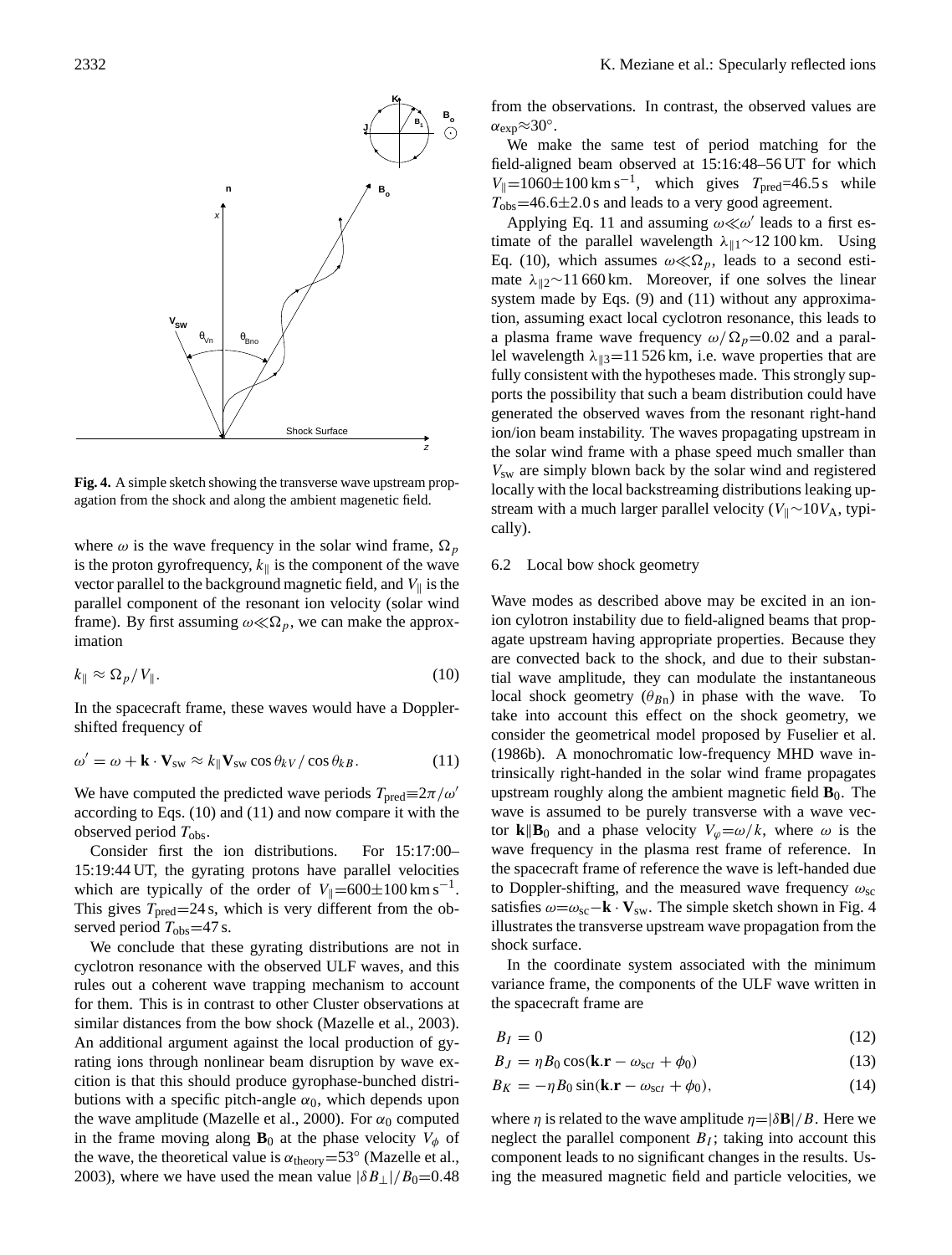estimate the instantaneous magnetic field at the shock, given the distance from it. We assume here that the wave train remains coherent between the observation point and the shock surface. We justify this assumption by noting that according to the three bow shock models, briefly described above, the Cluster SC 1 is located at less than a wavelength from the bow shock. At each instant corresponding to the times when distributions are measured, we deduce the wave phase at the shock. The components at the shock of the magnetic field associated with the waves written in the minimum variance frame are then:

$$
B_I = 0 \tag{15}
$$

$$
B_J = \eta B_0 \cos(\mathbf{k} \cdot \mathbf{r}_S - \omega_{sc} D_S / v_{\parallel} + \phi_0)
$$
 (16)

$$
B_K = -\eta B0 \sin(\mathbf{k}.\mathbf{r}_S - \omega_{\rm sc} D_S/v_{\parallel} + \phi_0),\tag{17}
$$

where  $D<sub>S</sub>$  is the distance computed along  $\mathbf{B}<sub>0</sub>$  from the shock to the observation point,  $\mathbf{r}_S$  is the position of the point S where the IMF intersects the shock, and  $V_{\parallel}$  is the measured particle parallel velocity, which is close to the particle velocity component along the minimum variance axis.

The vector  $\mathbf{r}_S$  is obtained from the values given in Table 2, after rotation from the aberrated-GSE frame into the minimum variance frame. Finally, the wave field is added to  $\mathbf{B}_0$ to obtain the total magnetic field at the shock at a given time, and hence we deduce an estimate of  $\theta_{Bn}$ . Figure 5 shows estimates of  $\theta_{Bn}$  variations at the shock during the time interval where the ULF waves are present.

The Cairns et al. (1995) bow shock model has been used for the computation. The computations based on Slavin and Holzer (1981); Farris et al. (1991) led to similar results. The horizontal dashed line corresponds to the critical value of  $\theta_{Bn}^c = 39.9^\circ$ . On the same figure, we report the particle count rate data associated with the 1.3 keV channel from CIS/HIA. Figure 5 clearly shows that the obtained  $\theta_{Bn}$ values are anti-correlated with the particle count rates. The shock geometry periodically switches from quasi-parallel  $(\theta_{Bn}$ <45°) to quasi-perpendicular  $(\theta_{Bn}$ >45°) geometries; the highest count rates are observed for quasi-parallel geometries. Above the critical theoretical value of  $\theta_{Bn}^c = 39.9^\circ$ , the count rates are significantly lower at maximum  $\theta_{Bn}$ . These results strongly indicate that the particle emission efficiency is dependent upon the instantaneous shock geometry. It is clear that the region defined by  $\theta_{Bn} \leq 45^\circ$  is associated with higher emission efficiencies. Because the average particle velocities are consistent with the specular reflection mechanism and with the  $\theta_{Bn}$  temporal variations reported in Fig. 5, we interprete the observed count rate oscillations as a result from varying escape rates at the shock due to changing local shock geometry.

#### **7 Conclusions**

We have examined the particle count rate modulation observed upstream of the bow shock by the Cluster-CIS experiment. Previous studies on particle modulation observed

**Fig. 5.** The changes in local shock  $\theta_{Bn}$  angle (dashed line-open circles) and the particle count rates during the interval when the ULF waves are present. The dashed horizontal line corresponds to  $\theta_{Bn}^c = 39.9^\circ$ . For clarity, the particle count rate values have been scaled by a factor 0.5.

upstream of the bow shock suggested possibilities of particle wave-trapping resulting from a very coherent interaction between waves and particles (Fuselier et al., 1986c; Meziane et al., 2001; Mazelle et al., 2003). We have conducted detailed analyses on both protons and the associated waves that are responsible for the count rate modulations.

The particle distributions have pitch-angles peaked at ∼30◦ , which is inconsistent with wave trapping theory. Instead, the parallel and the perpendicular velocity components are consistent with the specular reflection hypothesis, placing the production source at the shock. We have found no evidence that the gyrating ions are trapped by the nearly monochromatic ULF waves. In fact, these waves do not resonate with the particles that they accompany, but rather do so with the field-aligned beams further upstream. This strongly suggests that the source of these waves is the dispruption of the earlier field-aligned beams. The wave field is convected downstream towards the shock and therefore affects the local conditions at the shock. We have assumed that the observed wave properties are nearly conserved over the short distance  $(D_S<\lambda_{\parallel})$  that the wave train is convected, and have modelled their propagation to the shock. An underlying assumption, consistent with our wave analysis, is that the interaction between the waves and particles over this short distance is unimportant. We then estimated the local instantaneous  $\theta_{Bn}$ angle, and have found that high count rates were associated with  $\theta_{Bn}$  less than ~40°, consistent with escaping specularly reflected protons. For  $\theta_{Bn} \ge 40^\circ$ , specularly reflected ions are expected to be unable to escape upstream, since their orbits should reencounter the shock. This accounts for the intermittent character of the particle count rate.

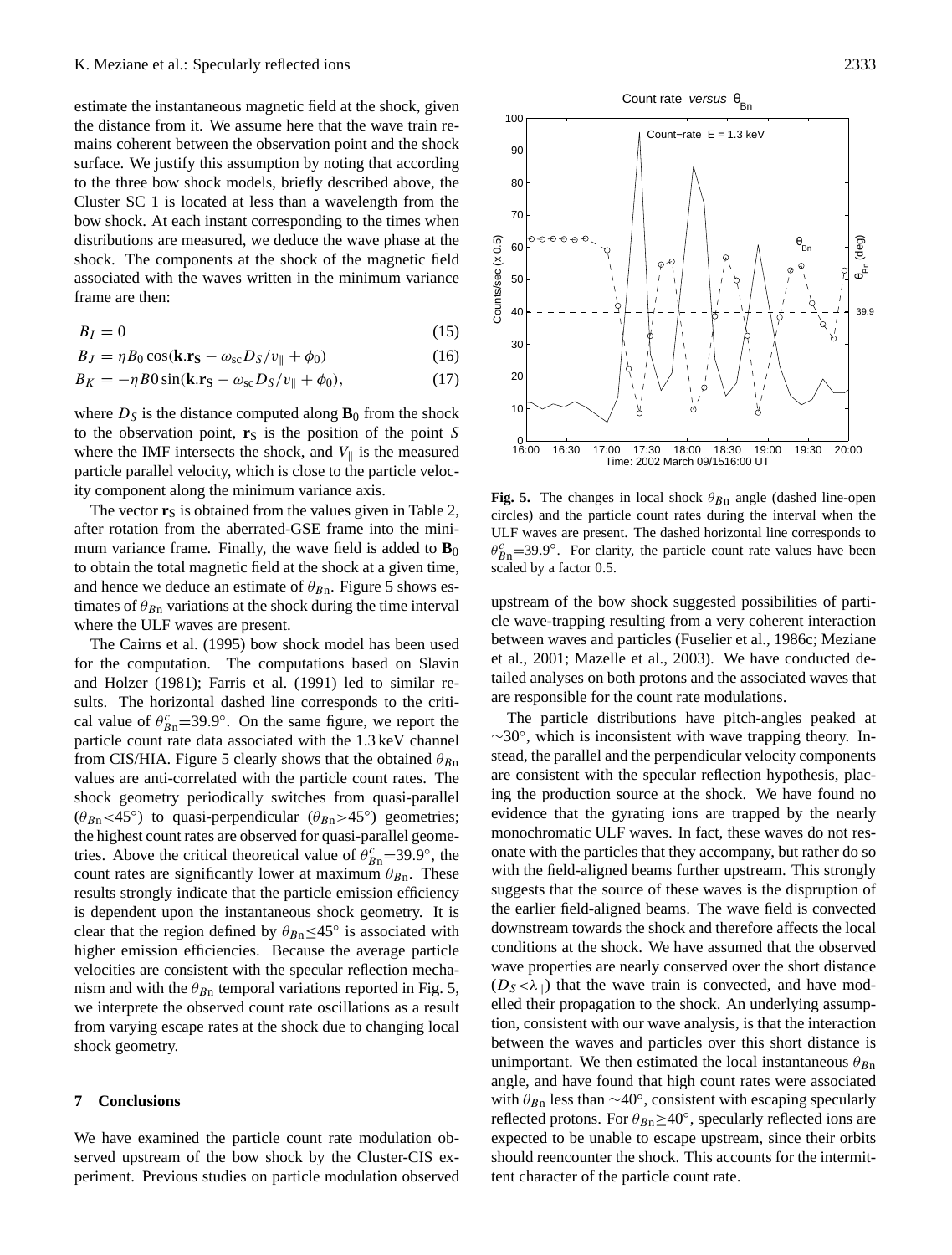*Acknowledgements.* K. Meziane and C. Mazelle thank ISSI for support. K. Meziane thanks CNRS for supporting his visit to CESR. Work at UNB was funded by grants from the Canadian Natural Science and Engineering Research Council. K. Meziane thanks E. Penou for his assitance.

Topical Editor T. Pulkkinen thanks two referees for their help in evaluating this paper.

### **References**

- Balogh, A., Carr, C. M., Acũna, M. H., Dunlop, M. W., Beek, T. J., Brown, P., Fornacon, K.-H., Georgescu, E., Glassmeier, K.-H., Harris, J., Musmann, G., Oddy, T., and Schwingenschuh, K.: The cluster magnetic field investigation: overview of in-flight performance and initial results, Ann. Geophys., 19, 1207–1217, 2001.
- Berchem, J. and Gendrin, R.: Nonresonant interaction of heavy ions with electromagnetic ion cyclotron waves, J. Geophys. Res., 90, 10 945–10 960, 1985.
- Bonifazi, C. and Moreno, G.: Reflected and diffuse ions backstreaming from the Earth's bow shock, 1, basic properties, J. Geophys. Res., 86, 4381–4396, 1981a.
- Brinca, A. L.: Cometary linear instabilities: from profusion to prospective, in Cometary Plasma Processes, edited by Johnstone, A. D., Geophysical Monograph 61, pp. 211–221, American Geophysical Union, 1991.
- Cairns, I. H., Fairfield, D. H., Anderson, R. R., Carlton, V. E. H., Paularena, K. I., and Lazarus, A. J.: Unusual locations of Earth's bow shock on september 24–25, 1987: Mach number effects, J. Geophys. Res., 100, 47–62, 1995.
- Cao, J., Mazelle, C., Belmont, G., and Rème, H.: Oblique ring instability driven by nongyrotropic ions: application to observations at comet grigg-skjellerup, J. Geophys. Res., 103, 2055– 2067, 1998.
- deHoffmann, F. and Teller, E.: Magneto-hydrodynamic shocks, Physical Review, 80, 692–703, 1950.
- Eastwood, J., Balogh, A., Dunlop, M. W., Horbury, T. S., and Dandouras, I.: Cluster observations of fast magnetosonic waves in the terrestrial foreshock, Geophys. Res. Lett., 29, 2046, doi:10.1029/2002GL015 582, 2002.
- Eastwood, J., Balogh, A., Lucek, E., Mazelle, C., and Dandouras, I.: On the existence of Alfv'en waves in the terrestrial foreshock, Ann. Geophys., 21, 1457–1465, 2003.
- Fairfield, D. H.: Average and unusual locations of the Earth's magnetopause and bow shock, J. Geophys. Res., 76, 6700–6716, 1971.
- Farris, M. H., Petrinec, S. M., and Russell, C. T.: The thickness of the magnetosheath: constraints on the polytropic index, Geophys. Res. Lett., 18, 1821–1824, 1991.
- Formisano, V.: Orientation and shape of the Earth's bow shock in three dimension, Planet. Space Sci., 27, 1151–1161, 1979.
- Fuselier, S. A.: Suprathermal ions upstream and downstream from the Earth's bow shock, in Solar Wind Sources of Magnetospheric Ultra-Low Frequency Waves, edited by Engebretson, M., Takahashi, M., and Scholer, M., Geophysical Monograph 81, pp. 91– 114, American Geophysical Union, 1994.
- Fuselier, S. A., Thomsen, M. F., Gosling, J. T., Bame, S. J., and Russell, C. T.: Gyrating and intermediate ion distributions upstream from the Earth's bow shock, J. Geophys. Res., 91, 91–99, 1986a.
- Fuselier, S. A., Gosling, J. T., and Thomsen, M. F.: The motion of ions specularly reflected off a quasi-parallel shock in the presence of large-amplitude, monochromatic mhd waves, J. Geophys. Res., 91, 4163–4170, 1986b.
- Fuselier, S. A., Thomsen, M. F., Gary, S. P., Bame, S. J., Russell, C. T., and Parks, G. K.: The phase relationship between gyrophase-bunched ions and mhd-like waves, Geophys. Res. Lett., 13, 60–63, 1986c.
- Gary, S. P.: Electromagnetic ion/ion instabilities and their consequences in space plasmas: A review, Space Science Reviews, 56, 373–415, 1991.
- Gary, S. P., Gosling, J. T., and Forslund, D. W.: The electromagnetic ion beam instability upstream of the Earth's bow shock, J. Geophys. Res., 86, 6691–6696, 1981.
- Gosling, J. T. and Robson, A. E.: Ion reflection, gyration, and dissipation at supercritical shocks, in Collisionless shocks in the heliosphere: reviews of current research, edited by Tsurutani, B. T. and Stone G. S., Geophysical Monograph 35, pp. 141–152, American Geophysical Union, 1985.
- Gosling, J. T., Thomsen, M. F., Bame, S. J., Feldman, W. C., Paschmann, G., and Sckopke, N.: Evidence for speculary reflected ions upstream from the quasi-parallel bow shock, Geophys. Res. Lett., 87, 1333–1336, 1982.
- Greenstadt, E. W. and Mellott, M. M.: Variable field-to-normal shock-foreshock boundary observed by isee-1 and -2, Geophys. Res. Lett., 12, 129–132, 1985.
- Gurgiolo, C., Parks, G. K., and Mauk, B. H.: Upstream gyrophase bunched ions: A mechanism for creation at bow shock and the growth of velocity space structure through gyrophase mixing, J. Geophys. Res., 88, 9093–9100, 1983.
- Hoshino, M. and Terasawa, T.: Numerical study of the upstream waves excitation mechanism, 1, nonlinear phase bunching of beam ions, J. Geophys. Res., 90, 57–64, 1985.
- Mailing, D. H.: Coordinate Systems and Map Projections, Pergamon, Tarrytown, N. Y., 2nd edn., 1992.
- Mazelle, C. and Neubauer, F. M.: Discrete wave packets at the proton cyclotron frequency at comet p/halley, Geophys. Res. Lett., 20, 153–156, 1993.
- Mazelle, C., LeQuéau, D., and Meziane, K.: Nonlinear waveparticle intereraction upstream from the Earth's bow shock, Nonlinear Processes Geophys., 7, 185–190, 2000.
- Mazelle, C., Meziane, K., LeQuéau, D., Wilber, M., Eastwood, J. P., Rème, H., Sauvaud, J.-A., Bosqued, J.-M., Dandouras, I., Mc-Carthy, M., Kistler, L. M., Klecker, B., Korth, A., Bavassano-Cattaneo, M. B., Lundin, R., and Balogh, A.: Production of gyrating ions from nonlinear wave-particle interaction upstream from the Earth's bow shock: a case study from Cluster-CIS, Planet. Space Sci., pp. 785–795, 2003.
- Merka, J., Szabo, A., Narock, T. W., King, J. H., Paularena, K. I., and Richardson, J. D.: A comparison of IMP 8 observed bow shock positions with model predictions, J. Geophys. Res., 108, 1077, doi:10.1029/2002JA009384, 2003.
- Meziane, K., Mazelle, C., Lin, R. P., LeQuéau, D., Larson, D. E., Parks, G. K., and Lepping, R. P.: Three-dimensional observations of gyrating ion distributions far upstream from the Earth's bow shock and their associated with low-frequency waves, J. Geophys. Res., 106, 5731–5742, 2001.
- Peredo, M., Slavin, J. A., Mazur, E., and Curtis, S. A.: Threedimensional position and shape of the bow shock and their variation with alfvénic, sonic and magnetosonic mach numbers and interplanetary magnetic field orientation, J. Geophys. Res., 100, 7907–7916, 1995.